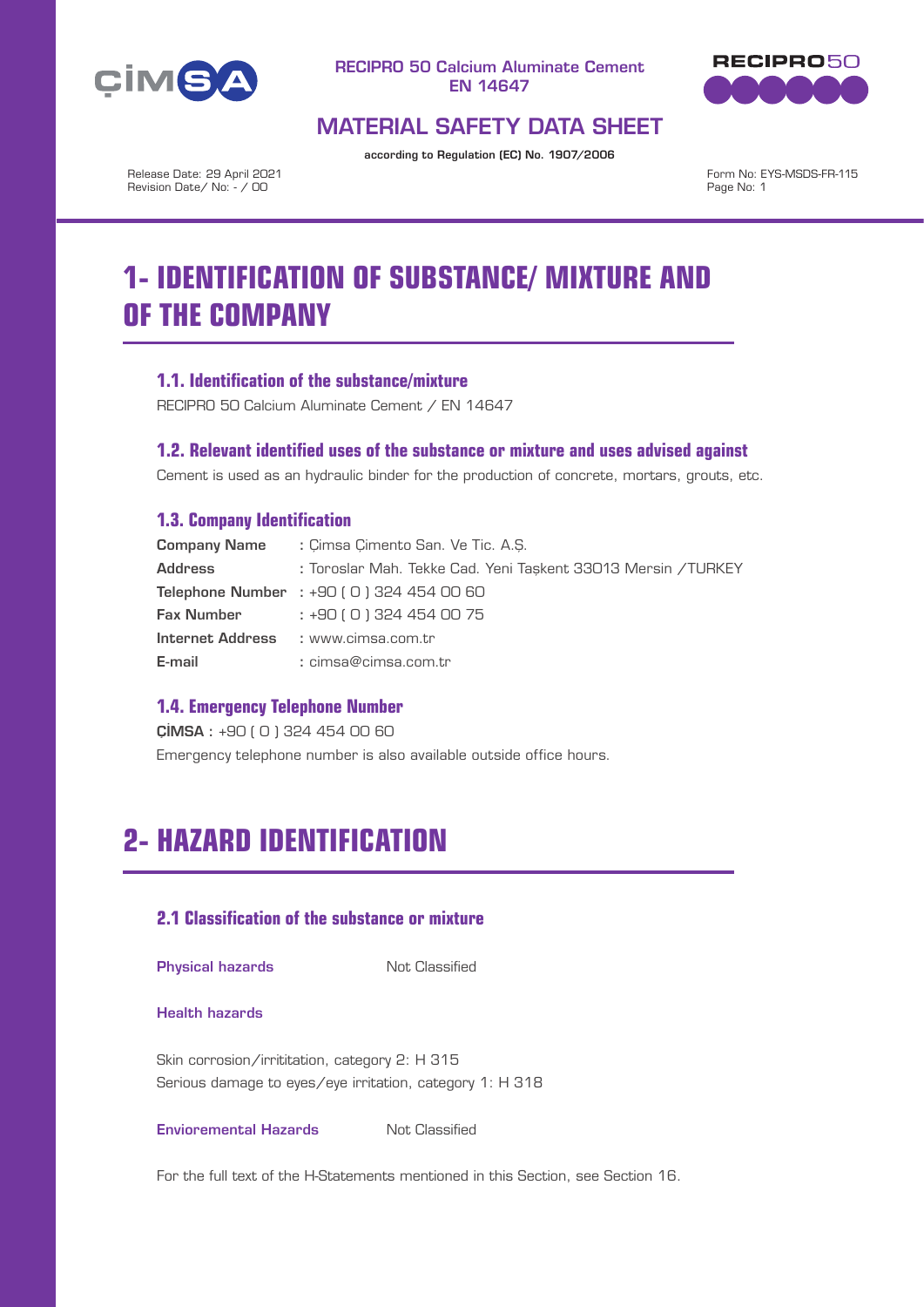



# MATERIAL SAFETY DATA SHEET

according to Regulation (EC) No. 1907/2006

Release Date: 29 April 2021 Revision Date/ No: - / 00

Form No: EYS-MSDS-FR-115 Page No: 2

# **2.2 Label Elements Pictogram**



GHS 05

Signal Word: Danger

#### Hazard Statements

H 315 (Causes skin irritation) H 318 (Causes serious eye damage)

#### Precautionary Statements

#### **Prevention**

P 264: Wash contact areas thoroughly after handling.

P 280: Wear protective gloves/protective clothing/eye protection/face protection.

#### Response

P302+P352: If on skin: Wash with plenty of water

P321: Specific treatment (see first aid measures)

P 332+P313: If skin irritation occurs: Get medical advice/attention.

P362+364: Take off contaminated clothing. And wash it before reuse.

P305+P351+P338: If in eyes: Rinse cautiously with water for several minutes. Remove contact lenses, if present and easy to do. Continue rinsing.

P310: Call a P0ISON CENTER / doctor - If you feel unwell

#### Storage / Disposal

There is no Precautionary Statement.

### **2.3 Others hazards**

Calcium Aluminate Cement does not contain any soluble chromium VI. The chromium content (VI) controlled in accordance with the standard EN 196-10 (below 2 ppm). Chrome reducing agents are not used.

When Calcium Aluminate Cement mixed with water, Calcium aluminates react chemically and harden. The reaction takes place is exothermic which results a temperature rise. If large quantities of cement is mixed with water, the temperature may increase enough to cause a risk of burns.

When Calcium Aluminate Cement contacts with water, an alkaline solution occurs with a pH of 11-11,5. Inspite of the pH level, the alkaline reserve is limited.

Does not contain free crystalline silica.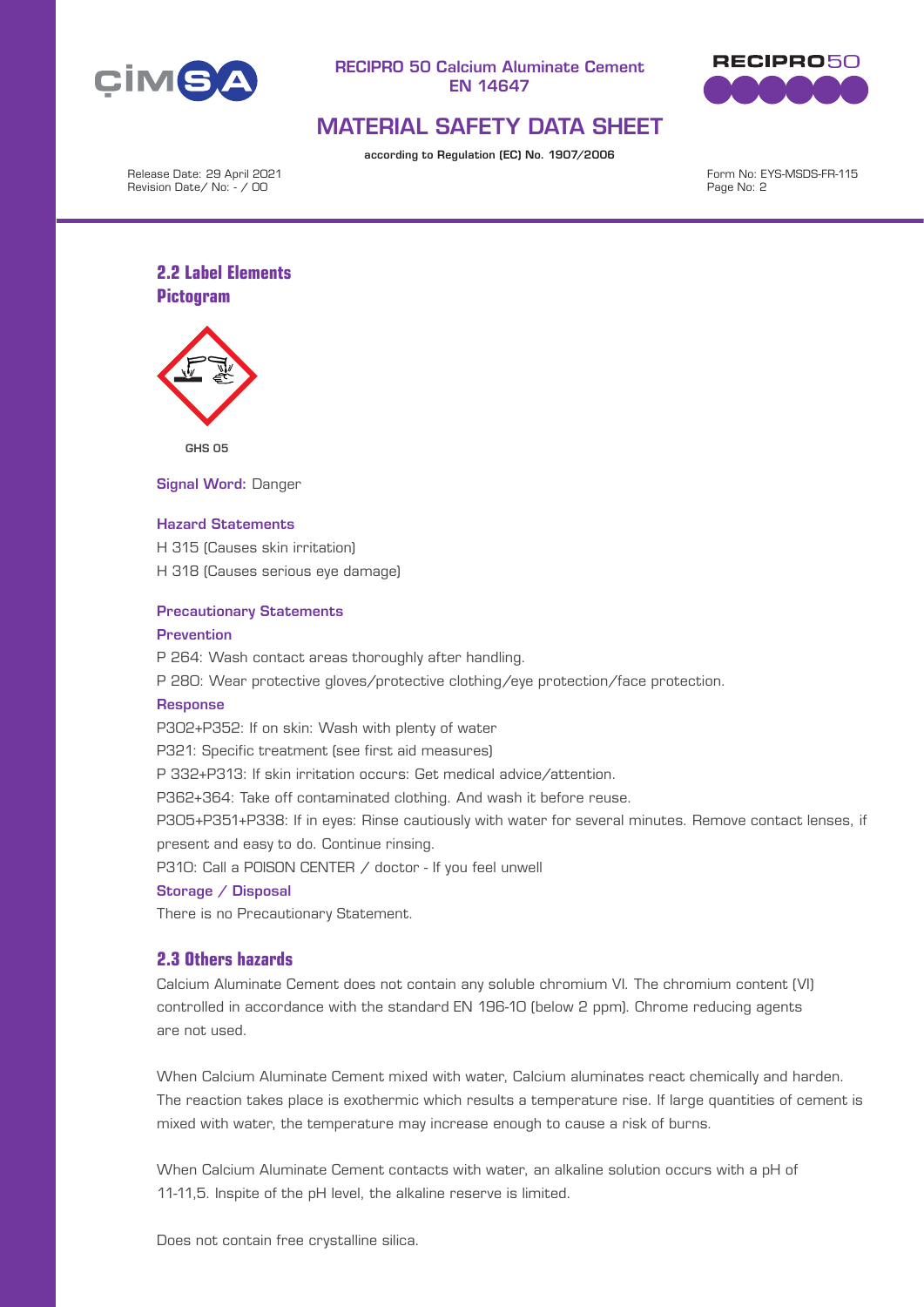



# MATERIAL SAFETY DATA SHEET

according to Regulation (EC) No. 1907/2006

Release Date: 29 April 2021 Revision Date/ No: - / 00

Form No: EYS-MSDS-FR-115 Page No: 3

# **3- COMPOSITION/INFORMATION ON INGREDIENTS**

# **3.1. Substances:** Cement, Alumina.

**3.2. Mixtures:** Cement according to the EN 14647.

Substances which present a health or environmental hazard:

| Substance                      | CAS No     | EC No     | Concentration (%) | <b>Hazard Class</b>                                          | Hazard<br>statements |
|--------------------------------|------------|-----------|-------------------|--------------------------------------------------------------|----------------------|
| Calcium<br>Aluminate<br>Cement | 65997-16-2 | 266-045-5 | 100               | *Skin corr./ irr. cat.2<br>*Serious damage eye<br>irr. cat 1 | H 315<br>H 318       |

# **4- FIRST AID MEASURES**

# **4.1 Description of first aid measures**

## General notes

No personal protective equipment is needed for first aid responders. First aid workers should avoid contact with wet cement or wet cement containing mixtures.

#### After significant accidental inhalation

Move person to fresh air. Dust in throat and nasal passages should clear spontaneously. Contact a physician if irritation persists or later develops or if discomfort, coughing or other symptoms persist.

#### After contact with eyes

Don't rub eye as additional cornea damage is possible as a result of mechanical stress. Remove any contact lenses and open the eyelid(s) widely to flush eye(s) immediately by thoroughly rinsing with plenty of clean water for at least 20 minutes to remove all particles. Contact a specialist of occupational medicine or an eye specialist.

#### After skin contact

For dry cement, remove and rinse abundantly with water. For wet cement, wash skin with water.

Remove contaminated clothing, footwear, watches, etc. and clean thoroughly before re-using them. Seek medical treatment in all cases of irritation or burns.

#### After significant accidental ingestion

Do not induce vomitting. If person is conscious, wash out mouth with water and give plenty of water to drink. Get immediate medical attention or contact the anti poison center.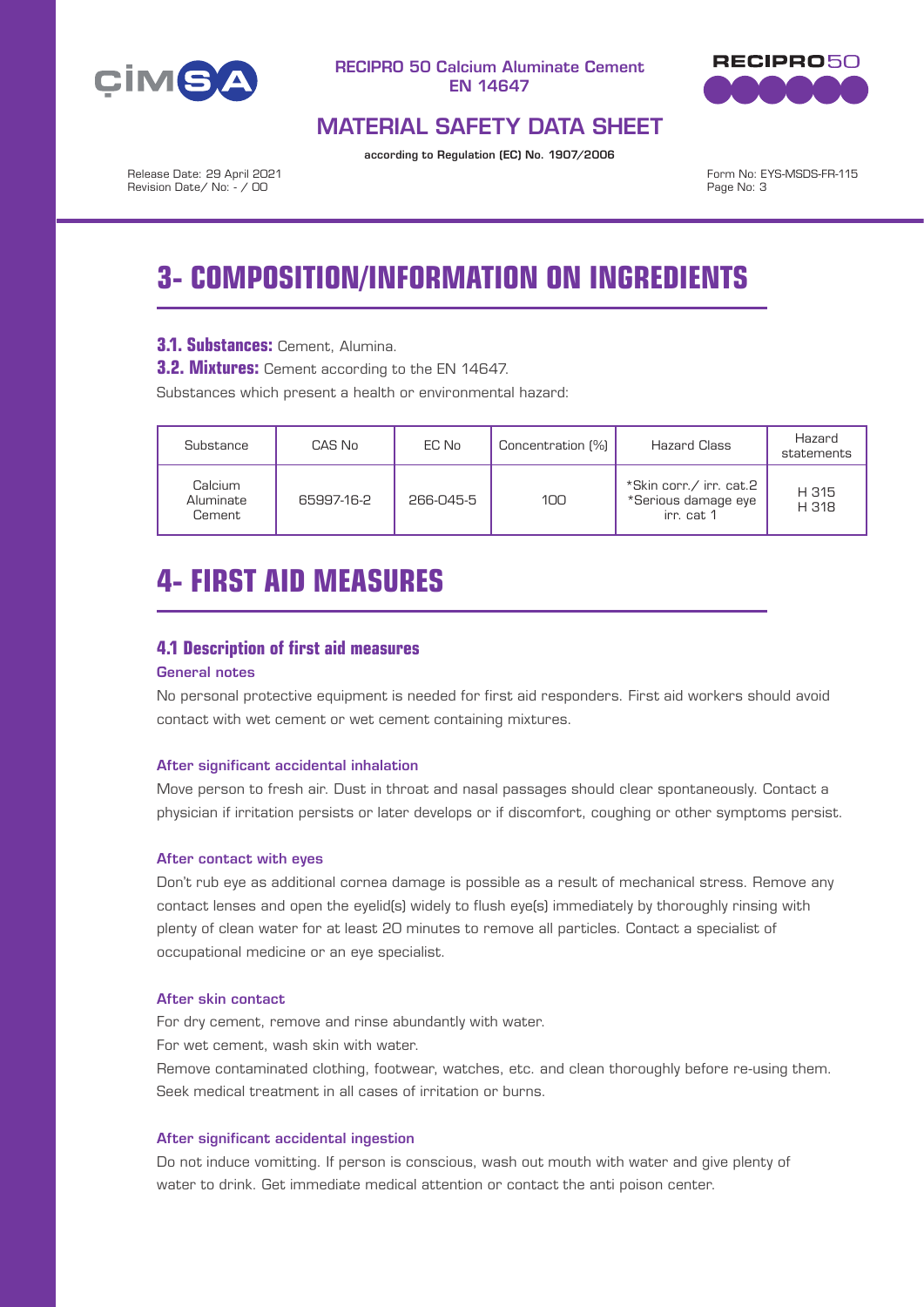



# MATERIAL SAFETY DATA SHEET

according to Regulation (EC) No. 1907/2006

Release Date: 29 April 2021 Revision Date/ No: - / 00

Form No: EYS-MSDS-FR-115 Page No: 4

## **4.2. Most important symptoms and effects, both acute and delayed**

Eyes: Eye contact with cement (dry or wet) may cause serious and potentially irreversible injuries.

Skin: Cement may have an irritating effect on moist skin (due to sweat or humidity) after prolonged contact or may cause contact dermatitis after repeated contact. Prolonged skin contact with wet cement or wet concrete may cause serious burns because they develop without pain being felt (for example when kneeling in wet concrete even when wearing trousers). For more details see Reference (1).

Inhalation: Repeated inhalation of dust of cements over a long period of time increases the risk of developing lung diseases.

Environment: Under normal use, cement is not hazardous to the environment.

**4.3. Indication of any immediate medical attention and special treatment needed** When contacting a physician, take this SDS with you.

# **5- FIREFIGHTING MEASURES**

Calcium Aluminate cement is not a flammable and explosive mixture.

### **5.1 Extinguishing media**

All fire fighting methods are suitable.

#### **5.2 Special hazards arising from the substance or mixture**

Cements are non-combustible and non-explosive and will not facilitate nor support combustion of other materials.

### **5.3 Advise for fire-fighters**

Cement poses no fire-related hazards. No need for specialist protective equipment for fire fighters. All equipment used for fire fighting is valid.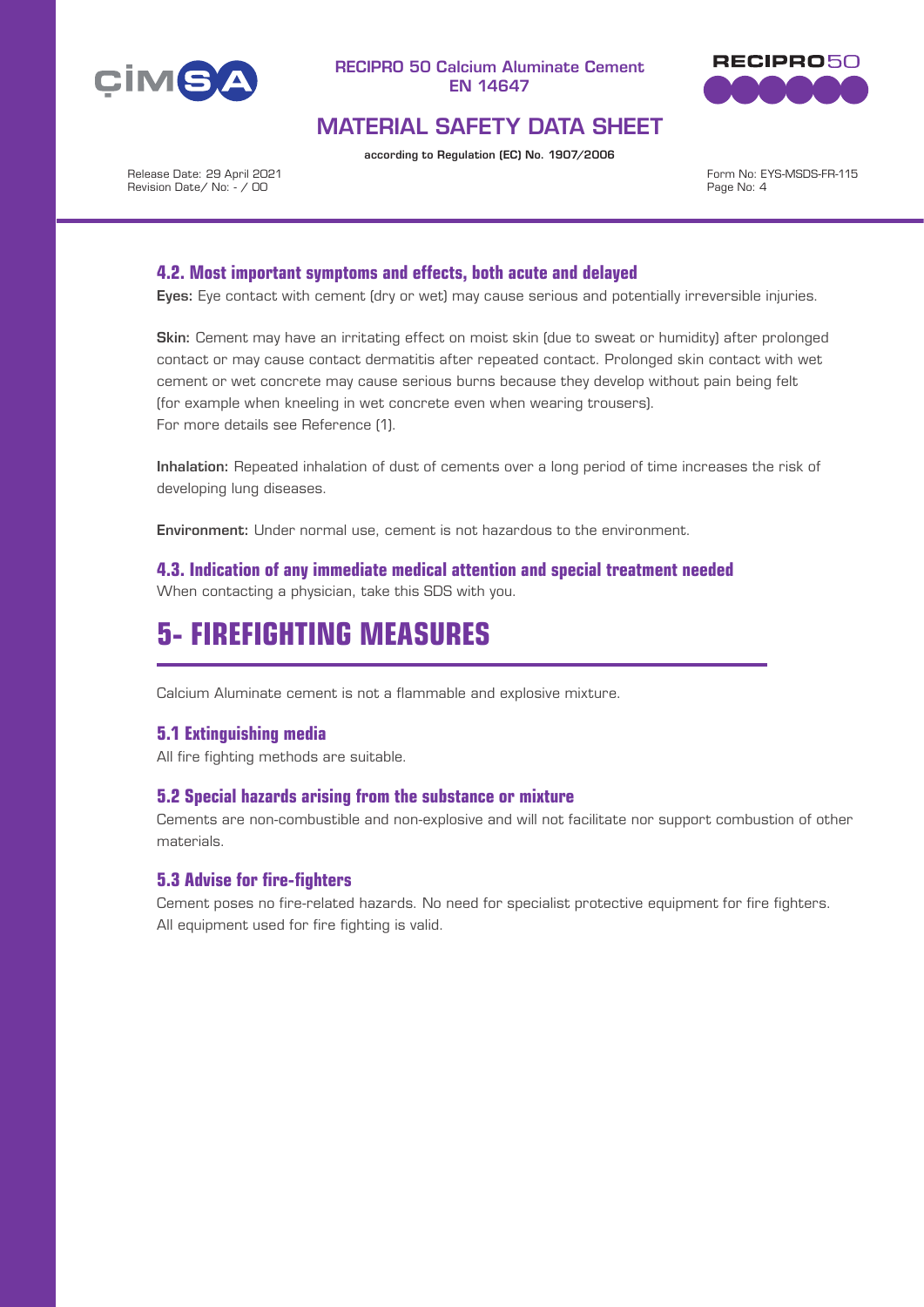



# MATERIAL SAFETY DATA SHEET

according to Regulation (EC) No. 1907/2006

Release Date: 29 April 2021 Revision Date/ No: - / 00

Form No: EYS-MSDS-FR-115 Page No: 5

# **6- ACCIDENTAL RELEASE MEASURES**

## **6.1 Personal precautions, protective equipment and emergency procedures**

#### 6.1.1 For non-emergency personnel

Wear protective equipment as described under heading 8 and follow the advice for safe handling and use given under heading 7.

### 6.1.2 For emergency responders

Emergency procedures are not required. However, respiratory protection is needed in situations with high dust levels.

# **6.2 Environment precautions**

Do not wash cement down sewage and drainage systems or into bodies of water (e.g. streams).

## **6.3 Methods and material for containment and cleaning up**

Recover the spillage in a dry state if possible.

#### Dry cement:

Use dry cleanup methods that do not cause airborne dispersion, e.g. :

- Vacuum cleaner (Industrial portable units, equipped with high efficiency particulate filters (HEPA fitler) or equivalent technique).
- Wipe-up the dust by mopping, wet brushing or by using water sprays or hoses (fine mist to avoid that the dust becomes airborn) and remove slurry.

If not possible, remove by slurrying with water (see wet cement).

When wet cleaning or vacuum cleaning is not possible and only dry cleaning with brushes can be done, ensure that the workers wear the appropriate personal protective equipment and prevent dust from spreading.

Avoid inhalation of cement and contact with skin. Place spilled materials into a container. Solidify before disposal as described under heading 13.

#### Wet cement:

Clean up wet cement and place in a container. Allow material to dry and solidify before disposal as described in heading 13.

## **6.4. Reference to other sections**

See sections 8 and 13 for more details.

# **7- HANDLING AND STORAGE**

Do not handle or store near food and beverages or smoking materials.

### **7.1 Precautions for safe handling**

Follow the recommendations as given under heading 8. Avoid dust development:

> - For (bagged) cement used in open-ended mixers: first add the water and then carefully add cement. Keep the height of fall low. Start the mixing smoothly. Do not compress empty bags, except when contained in another clean bag.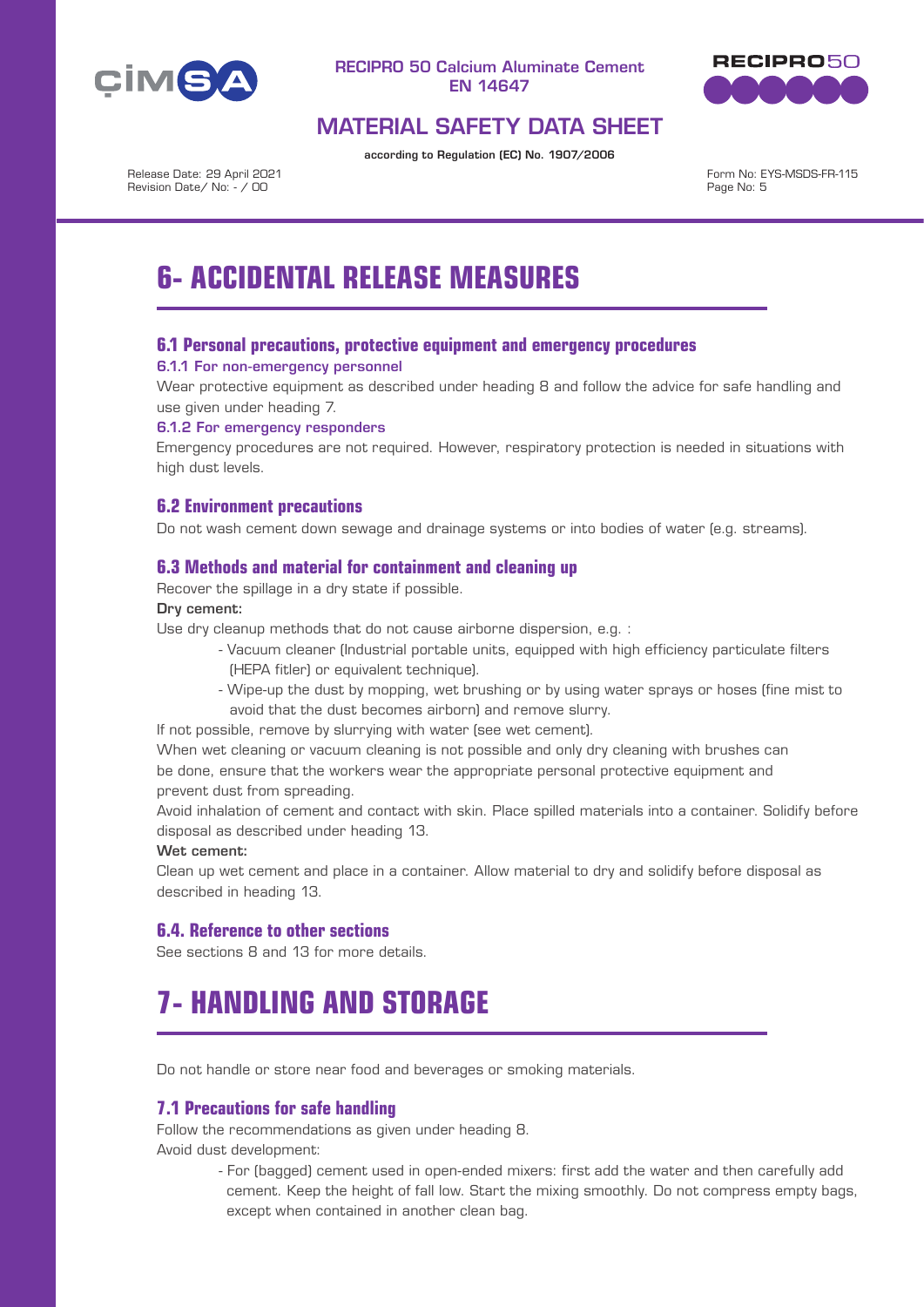



# MATERIAL SAFETY DATA SHEET

according to Regulation (EC) No. 1907/2006

Release Date: 29 April 2021 Revision Date/ No: - / 00

Form No: EYS-MSDS-FR-115 Page No: 6

- To clean up dry cement See heading 6.3

Carrying cement bags may cause sprains and strains to the back, arms, shoulders and legs. Handle with care and use appropriate control measures.

### **7.2 Conditions for safe storage**

Bulk cement should be stored in silos that are waterproof, dry (internal condensation minimised), clean and protected from contamination.

To prevent burial or suffocation, do not enter a confined space, such as a silo, bin, bulk truck, or other storage container or vessel that stores or contains cement without taking the proper security measures. Cement can build-up or adhere to the walls of a confined space. The cement can release, collapse or fall unexpectedly.

Packed products should be stored in unopened bags clear of the ground in cool, dry conditions and protected from excessive draught in order to avoid degradation of quality. Bags should be stacked in a stable manner.

## **7.3 Specific end use(s)**

Calcium Aluminate Cement does not contain any soluble chromium VI. Chrome reducing agents are not used.

# **8- EXPOSURE CONTROLS/PERSONAL PROTECTION**

### **8.1 Control parameters**

Use local exhaust or general dilution ventilation or other suppression methods to maintain dust levels below exposure limits.

### **8.2 Exposure Controls**

#### 8.2.1 Appropriate engineering controls

Measures to reduce generation of dust and to avoid dust propagating in the environment such as dedusting, exhaust ventilation and dry clean-up methods which do not cause airborne dispersion.

#### 8.2.2 Occupational exposure controls

General: During work avoid kneeling in fresh mortar or concrete wherever possible. If kneeling is absolutely necessary then appropriate waterproof personal protective equipment must be worn. Do not eat, drink or smoke when working with cement to avoid contact with skin or mouth. Immediately after working with cement or cement- containing materials, workers should wash or shower or use skin moisturisers. Remove contaminated clothing, footwear, watches, etc. And clean thoroughly before re-using them.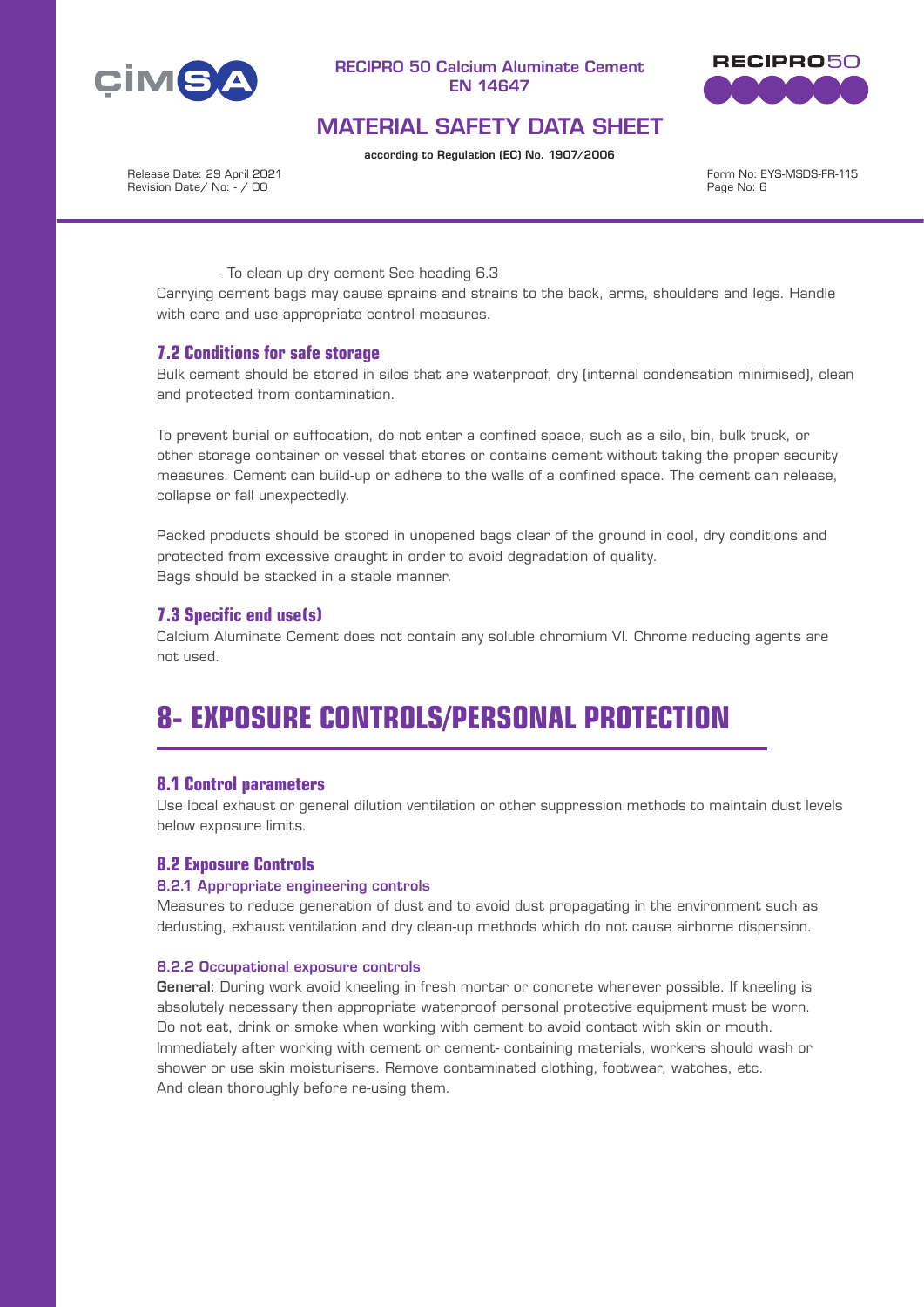



# MATERIAL SAFETY DATA SHEET

according to Regulation (EC) No. 1907/2006

Release Date: 29 April 2021 Revision Date/ No: - / 00

Form No: EYS-MSDS-FR-115 Page No: 7

Respiratory Protection: When a person is exposed to dust levels above exposure limits, use appropriate respiratory protection. It should be adapted to the dust level and conform to the relevant EN standart. Avoid creating airbone dust conditons. Local exhaust ventillation is preferred since it prevents release of contaminants in to the work area by controlling it at the source. If local or general ventillation is not adequate to control dust levels below exposure limits, use OES approved respirators.



Eye Protection: Wear approved glasses or safety goggles according to EN 166 when handling dry or wet cement to prevent contact with eyes.



Skin Protection: Use impervious, abrasion and alkali resistant gloves ( made of low soluble Cr(VI) containing material) internally lined with cotton, boots, closed long- sleeved protective clothing as well as skin care products (including barrier creams) to protect the skin from prolonged contact with wet cement. Particular care should be taken to ensure that wet cement does not enter the boots. In some circumstances, such as when laying concrete or screed, waterproof trousers or kneepads are



Thermal hazards Not applicable.

### **8.2.3 Enviromental exposure controls**

Air: Environmental exposure control for the emission of cement particles into air has to be in accordance with the available technology and regulations for the emission of general dust particles.

Water: Do not wash cement into sewage systems or into bodies of water, to avoid high pH. Above pH 9 negative ecotoxicological impacts are possible.

Soil and terrestrial environment: No special emission control measures are necessary for the exposure to the terrestrial environment.

# **9- PHYSICAL AND CHEMICAL PROPERTIES**

### **9.1 Information on Basic Physical and Chemical Properties**

(a) Appearance: Dry cement is a finely ground solid inorganic light colour dust.

- (b) Odour: Odourless
- (c) Odour threshold: Odourless
- (d) pH:  $(T = 20^{\circ}C$  in water, water-solid ratio 1:2): 10-12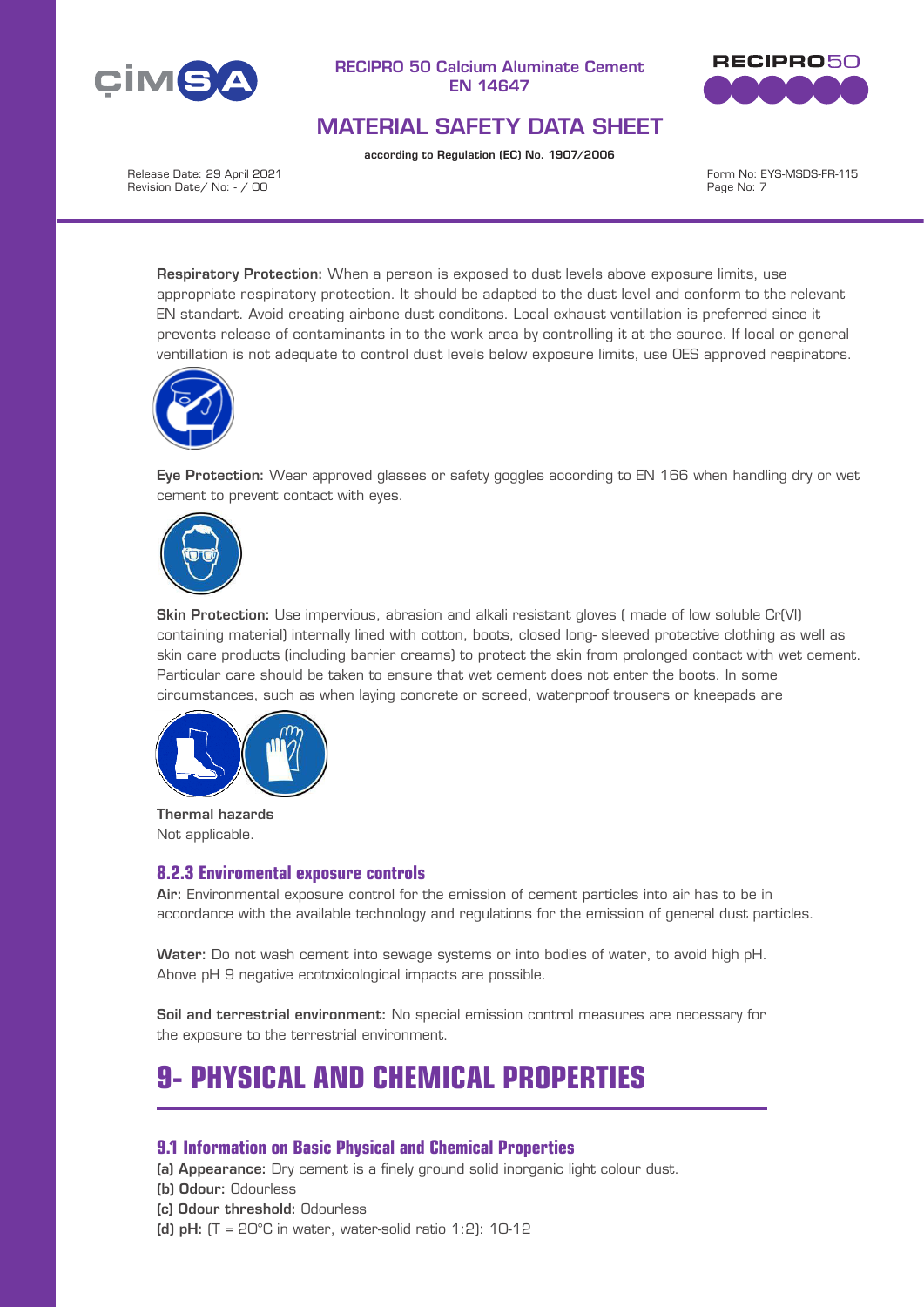



# MATERIAL SAFETY DATA SHEET

according to Regulation (EC) No. 1907/2006

Release Date: 29 April 2021 Revision Date/ No: - / 00

Form No: EYS-MSDS-FR-115 Page No: 8

- (e) Melting point:  $> 1100$  °C
- (f) Initial boiling point and boiling range: Not applicable
- (g) Flash point: Not applicable as is not a liquid
- (h) Evaporation rate: Not applicable as is not a liquid
- (i) Flammability (solid, gas): Not applicable
- (j) Upper/lower flammability or explosive limits: Not applicable as is not a flammable gas
- (k) Vapour pressure: Not applicable.
- (l) Vapour density: Not applicable.
- (m) Relative density:  $3.20-3.30$ : Apparent density:  $1.0 1.3$  g/cm<sup>3</sup>
- (n) Solubility(ies) in water  $(T = 20 \text{ °C})$ : slight  $(0.1 1.5 \text{ g/l})$
- (o) Partition coefficient: n-octanol/water: Not applicable as is inorganic mixture
- (p) Auto-ignition temperature: Not applicable
- (q) Decomposition temperature: Not applicable as no organic peroxide present
- (r) Viscosity: Not applicable as not a liquid

(s) Explosive properties: Not applicable. Not explosive or pyrotechnic. Not capable of a self-sustaining exothermic chemical reaction.

(t) Oxidising properties: Not applicable as does not cause or contribute to the combustion of other materials

## **9.2. Other information**

Not applicable.

# **10- STABILITY AND REACTIVITY**

### **10.1 Reactivity**

When mixed with water, cements will harden into a stable mass that is not reactive in normal environments.

### **10.2 Chemical stability**

Dry Calcium Aluminate Cements are stable as long as they are stored properly (see Heading 7). When mixed with water, cements will harden into form a stable calcium aluminate hydrates. This reaction is exo-thermal and may last up to 24 hours.

#### **10.3 Possibility of hazardous reactions**

Cements dont cause hazardous reactions.

#### **10.4 Conditions to avoid**

Humidity during storage may cause lump formation and loss of producty quality.

#### **10.5 Incompatible materials**

Uncontrolled use of aluminium powder in wet cement should be avoided as hydrogen is produced.

#### **10.6 Hazardous decomposition products**

Cements will not decompose into other hazardous products and do not polymerise.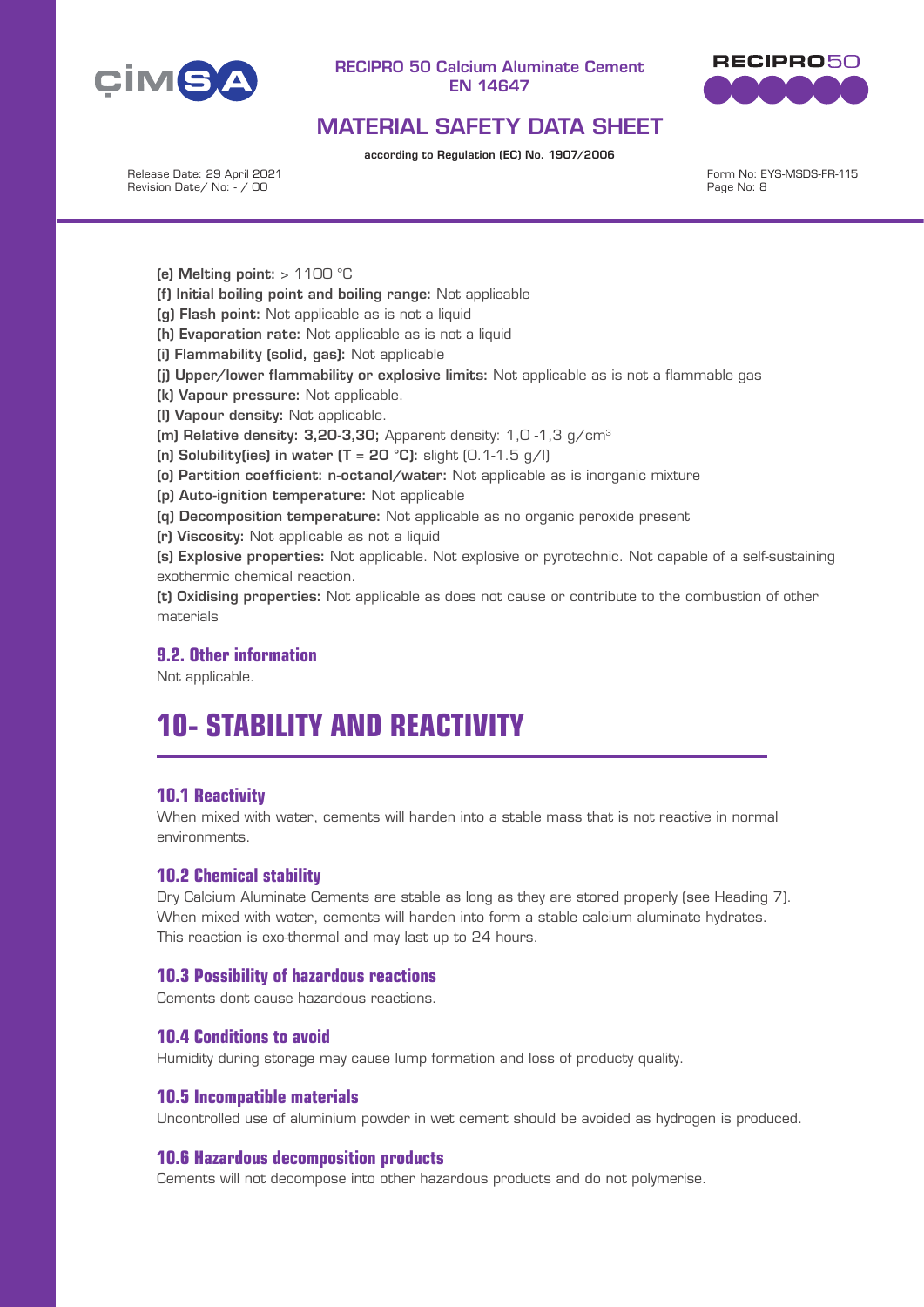



# MATERIAL SAFETY DATA SHEET

according to Regulation (EC) No. 1907/2006

Release Date: 29 April 2021 Revision Date/ No: - / 00

Form No: EYS-MSDS-FR-115 Page No: 9

# **11- TOXICOLOGICAL INFORMATION**

# **11.1 Information on toxicological effects**

a) Acute Toxicity: Not applicable.

b) Skin corrosion  $/$  irritation: Dry cement in contact with wet skin or exposure to moist or wet cement may cause thickening, cracking or fissuring of the skin. Prolonged contact in combination with abrasion can cause severe burns.

c) Eye Damage/ irritation: Direct contact with cement may cause corneal damage by mechanical stress, immediate or delayed irritation or inflammation. Direct contact by larger amounts of dry cement or splashes of wet cement may cause effects ranging from moderate eye irritation (e.g. conjunctivitis or blepharitis) to chemical burns and blindness.

d) Respiratory / skin sensitisation: Cement may irritate the throat and respiratory tract. Coughing, sneezing, and shortness of breath may ocur following exposures in excess of occupational exposure limits.

Chronic exposure to respirable dust in excess of occupational exposure limits may cause coughing, shortness of breath and may cause chronic obstructive lung disease (COPD). Some individuals may exhibit eczema upon exposure to wet cement, caused either by the high pH which induces irritant contact dermatitis, or by an immunological reaction to soluble Cr (VI) which elicits allergic contact dermatitis [Reference (4)]. The response may appear in a variety of forms ranging from a mild rash to severe dermatitis and is a combination of those two mechanisms. An exact diagnosis is often difficult to assess. Swallowing large quantities may cause irritation to the gastrointestinal tract.

- e) Mutagenicity: Not applicable.
- f) Carcinogenicity: Not applicable.
- g) Toxic for reproduction: Not applicable.
- h) Specific target organ toxicity (single exposure): Not applicable.
- i) Specific target organ toxicity (repeated exposure): Not applicable.
- j) Aspiration hazard: Not applicable.

# **12- ECOLOGICAL INFORMATION**

# **12.1 Toxicity**

The product is not expected to be hazardous to the environment (LC50 aquatic toxicity not determined). The addition of large amounts of cement to water may, however, cause a rise in pH and may, therefore, be toxic to aquatic life under certain circumstances.

## **12.2 Persistence and degradability**

Not applicable.After hardening, cement presents no toxicity risks.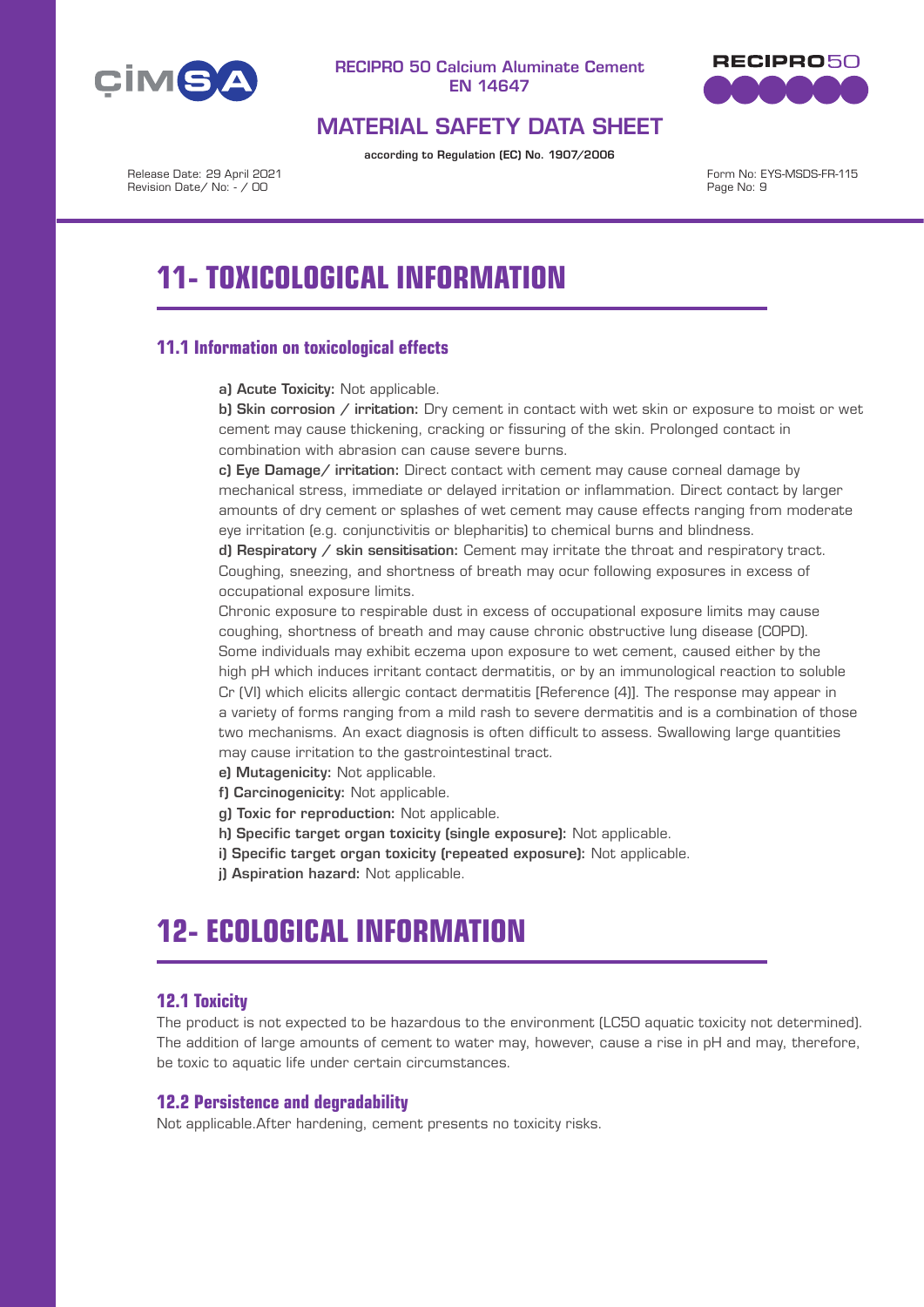



# MATERIAL SAFETY DATA SHEET

according to Regulation (EC) No. 1907/2006

Release Date: 29 April 2021 Revision Date/ No: - / 00

Form No: EYS-MSDS-FR-115 Page No: 10

## **12.3 Bioaccumulative potential**

Not applicable.After hardening, cement presents no toxicity risks.

### **12.4 Mobility in soil**

Not applicable. After hardening, cement presents no toxicity risks.

#### **12.5 Results of PBT and vPvB assessment**

Not applicable as cement is an inorganic material. After hardening, cement presents no toxicity risks.

### **12.6 Other adverse effects**

Not applicable.

# **13- DISPOSAL CONSIDERATIONS**

#### **13.1 Waste treatment methods**

Do not dispose of into sewage systems or surface waters.

#### Product-Cement that has exceeded its shelf life

EWC entry: 10 13 99 (wastes not otherwise specified) (and when demonstrated that it contains more than 0.0002% soluble Cr(VI)): Shall not be used/sold other than for use in controlled closed and totally automated processes or should be recycled or disposed of according to local legislation or treated again with a reducing agent.

#### Product-unused residue or dry spillage

EWC entry: 10 13 06 (Other particulates and dust)

Pick up dry. Mark the containers. Possibly reuse depending upon shelf life considerations and the requirement to avoid dust exposure. In case of disposal, harden with water and dispose according to "Product-after addition of water, hardened" .

#### Product-slurries

Allow to harden, avoid entry in sewage and drainage systems or into bodies of water (e.g. streams) and dispose of as indicated in "Product-after addition of water, hardened" .

#### Product-after addition of water, hardened

Dispose of according to the local legislation. Avoid entry into the sewage water system. Dispose of the hardened product as concrete waste. Due to the inertisation, concrete waste is not a dangerous waste. EWC entries: 10 13 14 (waste from manufacturing of cement- waste concrete or concrete sludge) or 17 01 01 (construction and demolition wastes-concrete).

#### **Packaging**

Completely empty the packaging and process it according to local legislation. EWC entries: 15 01 01(waste paper and cardboard packaging).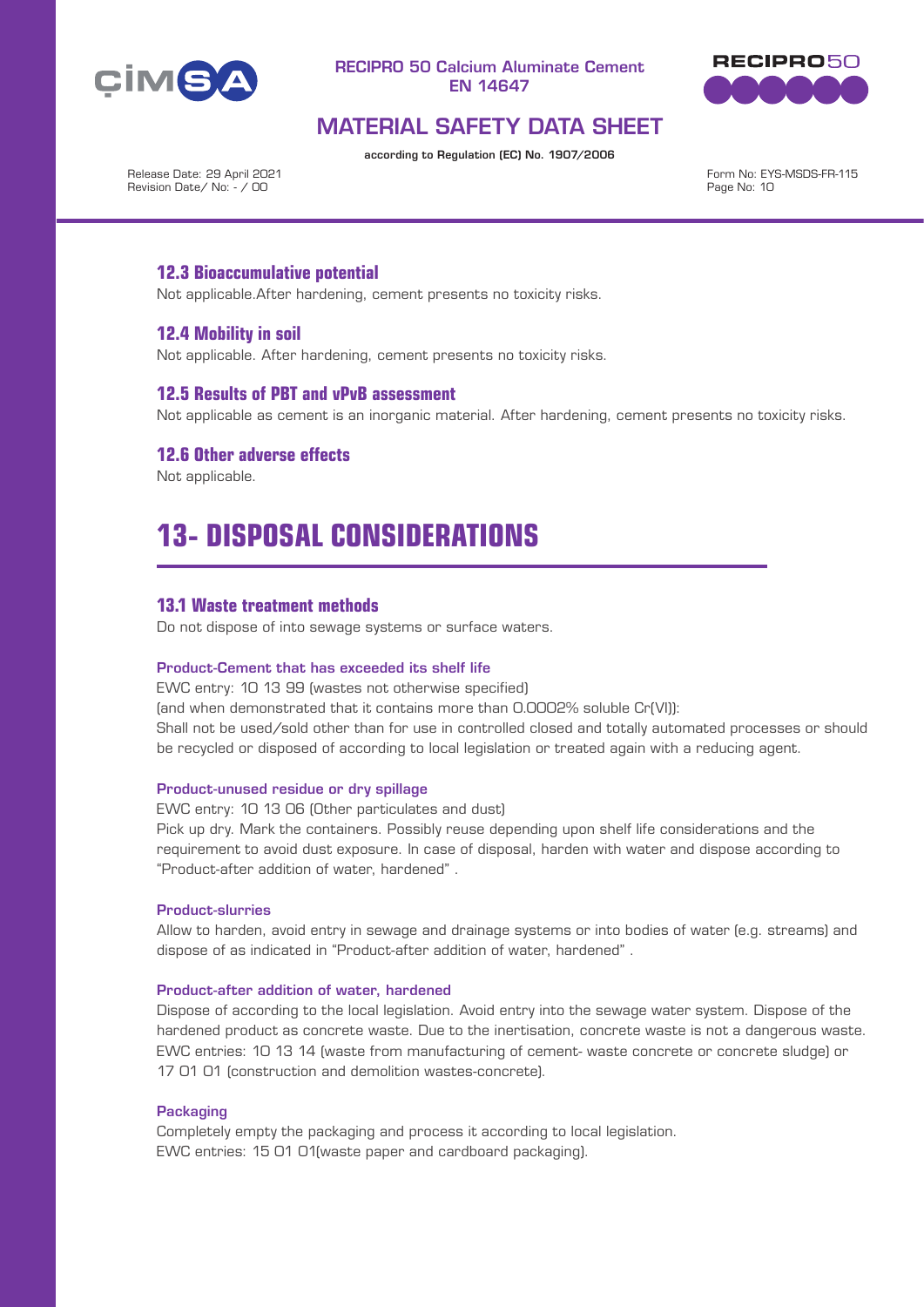



# MATERIAL SAFETY DATA SHEET

according to Regulation (EC) No. 1907/2006

Release Date: 29 April 2021 Revision Date/ No: - / 00

Form No: EYS-MSDS-FR-115 Page No: 11

# **14- TRANSPORT INFORMATION**

Cement is not covered by the international regulation on the transport of dangerous goods (IMDG, IATA, ADR/RID), therefore no classification is required.

No special precautions are needed apart from those mentioned under Heading 8.

**14.1. UN number** Not relevant

**14.2. UN proper shipping name** Not relevant

**14.3. Transport hazard class(es)** Not relevant

**14.4. Packing group** Not relevant

**14.5. Environmental hazards** Not relevant

**14.6. Special precautions for user** Not relevant

**14.7. Transport in bulk according to Annex II of MARPOL73/78 and the IBC Code** Not relevant

# **15- REGULATORY INFORMATION**

#### **15.1 Safety, health and environmental regulations/legislation specific for the substance or mixture**

Regulation (EC) No 1272/2008 of the European Parliament and of the Council of 16 December 2008 on classification, labelling and packaging of substances and mixtures (as amended). Regulation (EC) No 1907/2006 of the European Parliament and of the Council of 18 December 2006 concerning the Registration, Evaluation, Authorisation and Restriction of Chemicals (REACH) (as amended).

The marketing and use of cement is subject to a restriction on the content of soluble Cr (VI): The restriction on marketing and use of cement is subject to the requirements of REACH Annex XVII point 47.

#### REACH requirements:

Cement is a mixture according to REACH and is not subject to registration. Cement clinker is exempt from registration (Art 2.7 (b) and Annex V.10 of REACH). However, some substances in the mixture cement might require registration and an exposure scenarios. The necessary exposure scenarios will be added in the annex to this SDS as soon as these substances have been registered and the exposure scenarios have been received from the registrant.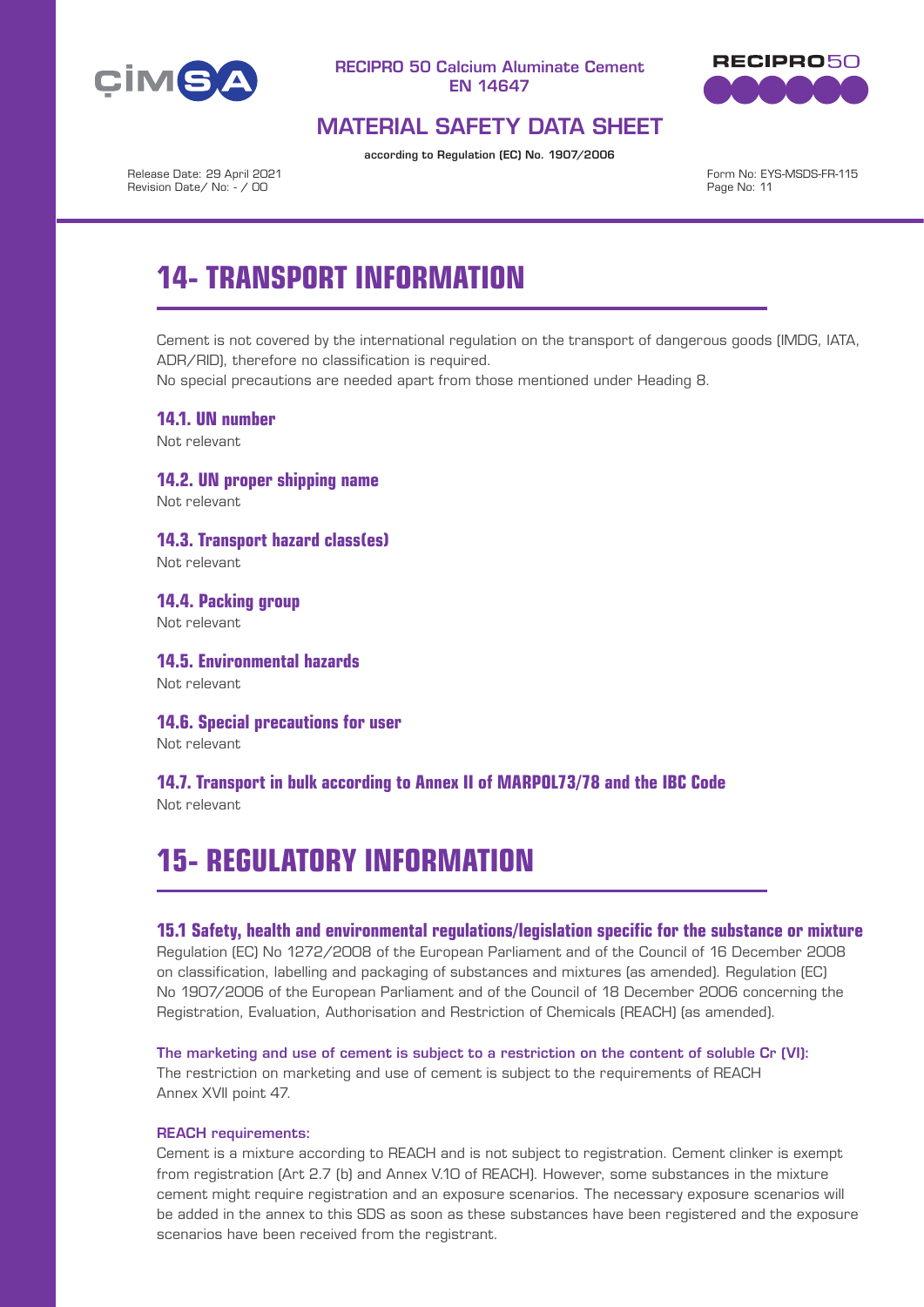



# MATERIAL SAFETY DATA SHEET

according to Regulation (EC) No. 1907/2006

Release Date: 29 April 2021 Revision Date/ No: - / 00

Form No: EYS-MSDS-FR-115 Page No: 12

## **15.2 Chemical Safety Assessment**

No chemical safety assessment has been carried out for this mixture by the supplier.

# **16- OTHER INFORMATION**

#### Hazard Statements

H 315 (Causes skin irritation) H 318 (Causes serious eye damage)

#### Precautionary Statements

#### **Prevention**

P 264: Wash contact areas thoroughly after handling. P 280: Wear protective gloves/protective clothing/eye protection/face protection.

#### **Response**

P302+P352: If on skin: Wash with plenty of water P321: Specific treatment (see first aid measures) P 332+P313: If skin irritation occurs: Get medical advice/attention. P362+364: Take off contaminated clothing. And wash it before reuse. P305+P351+P338: If in eyes: Rinse cautiously with water for several minutes. Remove contact lenses, if present and easy to do. Continue rinsing. P310: Call a P0ISON CENTER / doctor - If you feel unwell

#### Storage / Disposal

There is no Precautionary Statement.

## **Abbreviations:**

- -- IMDG : International Maritime Dangerous Goods
- IATA : International Air transport Association
- ADR/RID : Agreement on the transport of dangerous goods by road/Regulations on the international transport of dangerous goods by rail
- LC50 : Lethal Concentration where 50% of the test animals dies.
- VPvB : Very persistent, very bio-accumulative
- PBT : Persistent, bio-accumulative and toxic
- EWC : European Waste Catalogue
- REACH : Registration, Evaluation and Authorisation of Chemicals
- REACH : Registration, Evaluation and Authorisation of Chemicals